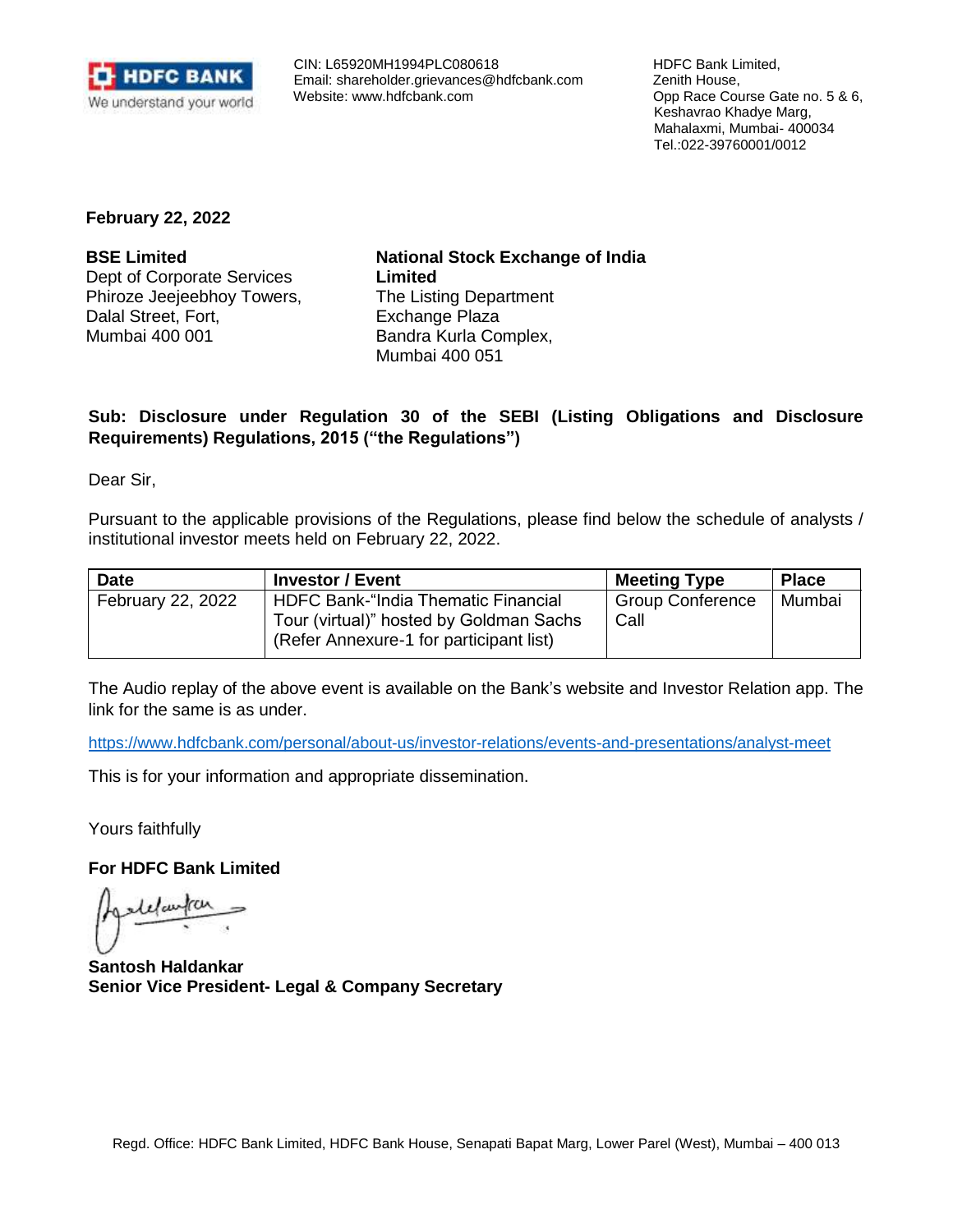

## **Annexure -1**

| <b>Sr No</b>   | <b>Institution</b>                             |
|----------------|------------------------------------------------|
| 1              | <b>Allard Partners</b>                         |
| $\overline{2}$ | AllianceBernstein LP                           |
| 3              | Amansa Inv Advisors Pvt Ltd                    |
| 4              | Antipodes Partners Ltd                         |
| 5              | <b>AR Capital Private Ltd</b>                  |
| 6              | Bajaj Allianz Life Insurance Co Ltd            |
| $\overline{7}$ | <b>Balyasny Asset Management</b>               |
| 8              | Bank Julius Baer & Co (Private Bank)           |
| 9              | Baroda Asset Management Co                     |
| 10             | Birla Sun Life Insurance Co Ltd                |
| 11             | BlackRock (Hong Kong) Ltd                      |
| 12             | Caravel Asset Mgmt Ltd                         |
| 13             | <b>Carrhae Capital LLP</b>                     |
| 14             | <b>Charles Lim Capital Ltd</b>                 |
| 15             | Davidson Kempner Advisors Inc                  |
| 16             | Eastspring Investments (Singapore) Ltd         |
| 17             | <b>EM Capital Advisors</b>                     |
| 18             | Foord Asset Mgmt - Singapore                   |
| 19             | Franklin Templeton Asset Mgmt (India) Pvt. Ltd |
| 20             | Fullerton Mgmt Pte Ltd                         |
| 21             | Graticule Asset Management Asia                |
| 22             | HDFC Asset Management Co Ltd                   |
| 23             | <b>ICICI Prudential Asset Management Co</b>    |
| 24             | <b>ICICI Prudential Life Insurance</b>         |
| 25             | IIFL Asset management.                         |
| 26             | India Infoline Ltd                             |
| 27             | Ishana Capital Ltd                             |
| 28             | Kaizen Capital Pty Ltd                         |
| 29             | Makrana Capital Mgmt Pte Ltd                   |
| 30             | Millennium Capital Pte Ltd                     |
| 31             | <b>Millennium Partners LP</b>                  |
| 32             | Millingtonia Capital                           |
| 33             | Mirae Asset Global Invs (India) Pvt Ltd        |
| 34             | Morgan Stanley Investment Management           |
| 35             | Motilal Oswal Asset Management Co Ltd          |